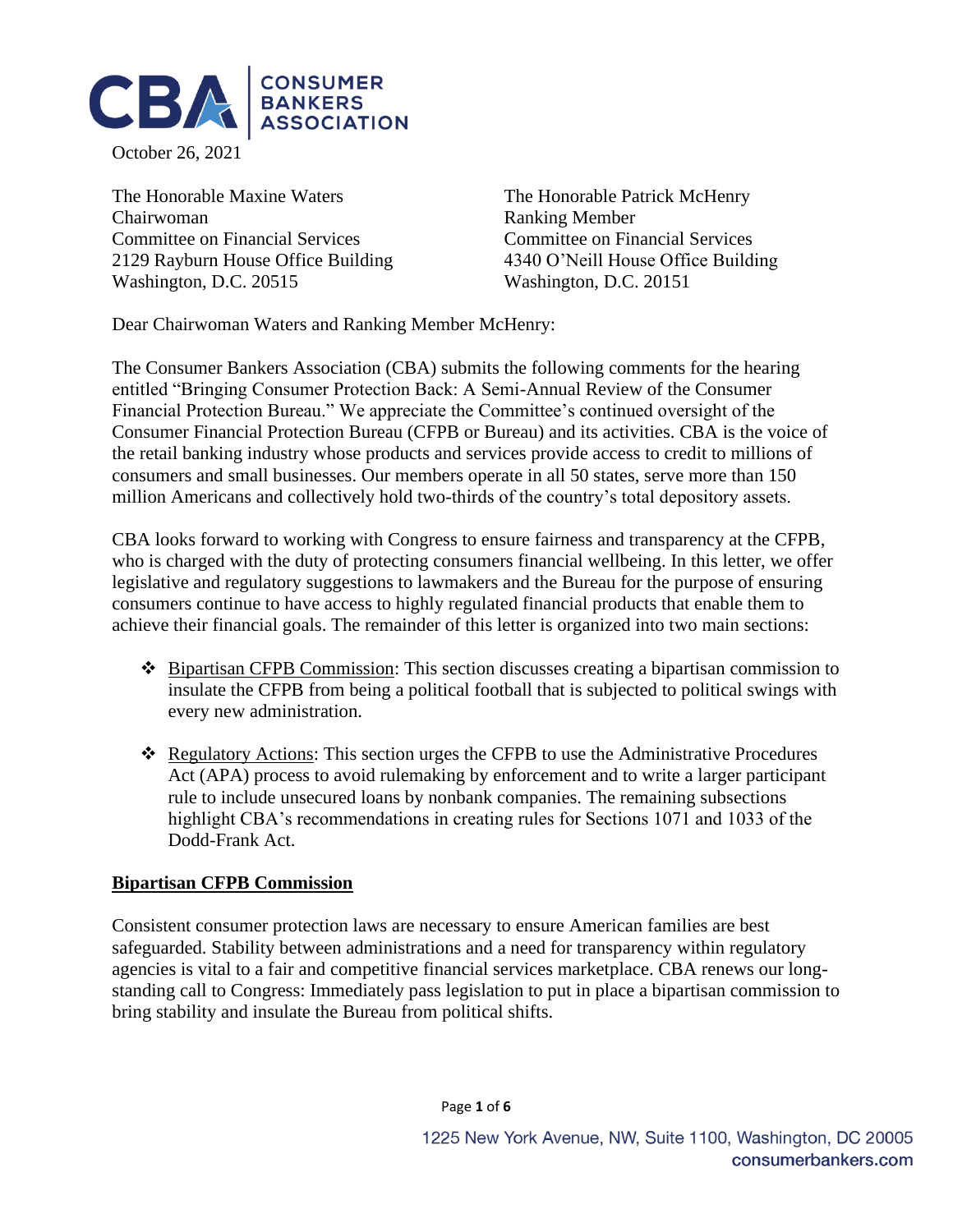

Replacing the sole director model with a bipartisan, Senate confirmed, five-person commission will depoliticize the CFPB and increase stability, accountability and transparency. The lack of certainty and long-term consistency in leadership at the Bureau adversely affects consumers, our economy, and the financial services industry. For instance, after the departure of both Directors from the two previous Administrations, the CFPB endured drastic political changes. These political shifts make it difficult for the financial services industry to plan long term, which ultimately stifles innovation, limits access to credit, and hurts consumers. As demonstrated by other government regulators, a bipartisan commission would create more certainty and stability so banks can plan and better serve consumers. Passing legislation to create a five-person, bipartisan commission at the Bureau will bring needed long term stability to.agency.

# **Regulatory Recommendations to Improve CFPB**

CBA shares the CFPB's goal to improve the financial lives of consumers. Banks can share in this common mission when they have stable and even-handed regulatory frameworks to serve consumers. These regulatory recommendations will help ensure "financial markets work for consumers, responsible providers, and the economy as a whole:"

- 1. Avoid "rulemaking by enforcement" and utilize the Administrative Procedures Act (APA) to create clear, transparent rules by including supervised stakeholders in the process.
- 2. Amend the larger participant rule to include unsecured consumer loans so that the Bureau can supervise key nonbank financial companies in the market.
- 3. Expand the Section 1071 implementation timeline to 3 years and lower the covered entities threshold to \$1 million in annual revenue.
- 4. Include sufficient security safeguards in the Section 1033 rule to protect consumer permissioned data shared throughout the data access ecosystem and require knowing, voluntary consent for the use of consumer data.

The remainder of this section provides additional context for each of these regulatory recommendations.

### *Use Formal Rulemaking Process and Avoid Regulation by Enforcement*

The practice known as, "regulation by enforcement" leads to a lack of clear guidance and excess legal costs. Former Director Richard Cordray stated publicly on numerous occasions that companies should draw their understanding of the compliance and legal requirements of federal law by studying consent orders and other enforcement actions by the CFPB. Enforcement actions are not, especially if they are negotiated consent orders, a fair representation of the regulator's compliance expectations of others. Operating under the concept of "regulation by enforcement", banks are forced hire additional lawyers to better understand and comply with the law – with still a number of unknown probable's they are left to decipher. Conversely, the rulemaking process, as mandated by the Administrative Procedure Act (APA)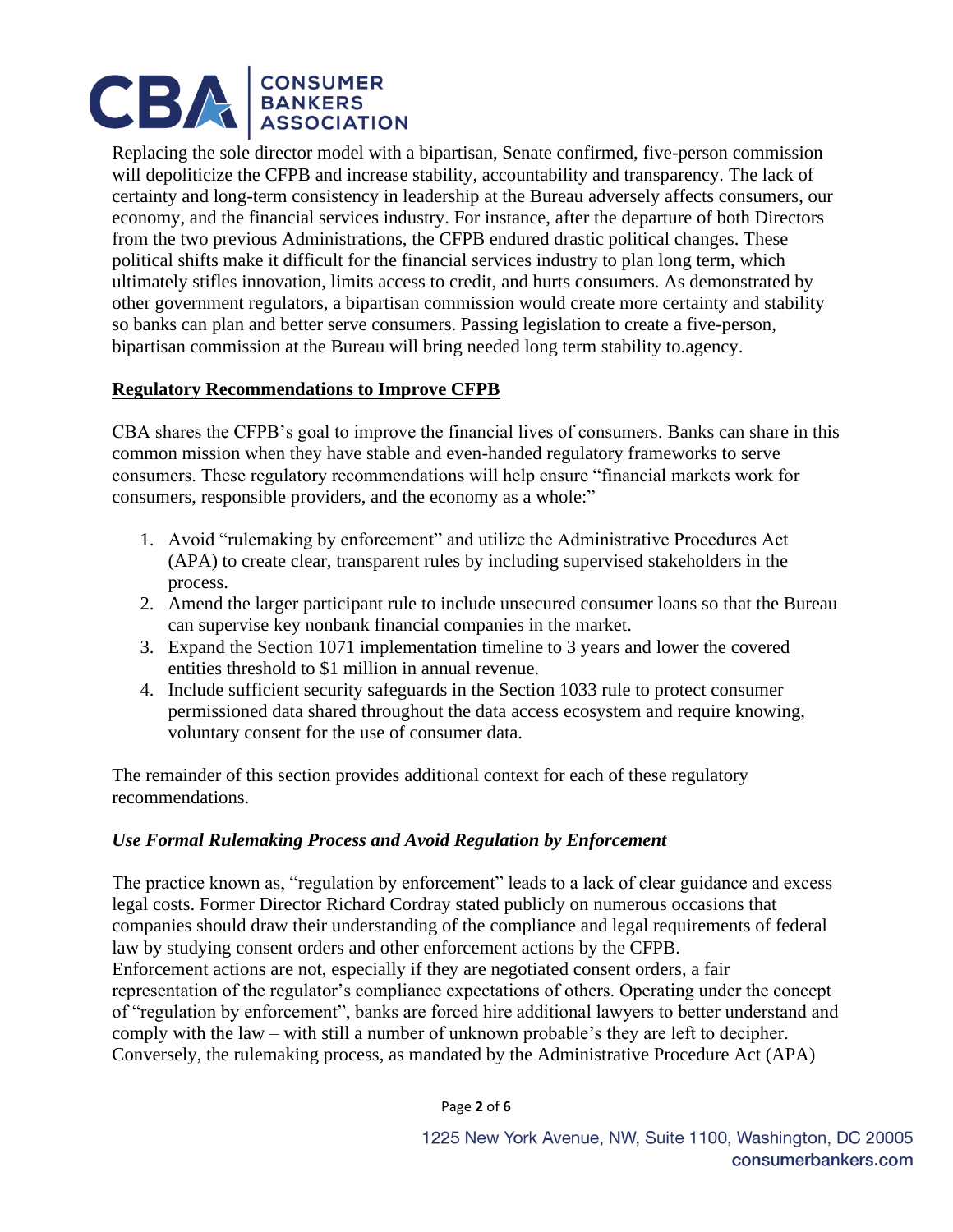# CBA | CONSUMER<br>| BANKERS

and the Dodd-Frank Act, demands the CFPB adhere to a strict process that invites those who are affected by a proposal to have a say in the creation of the rule, thus increasing clarity for all stakeholders. The CFPB should utilize the APA's rulemaking process to create laws and guidance for supervised financial institutions and reject "regulation by enforcement".

# *Amend the Larger Participant Rule to Reach Fintechs Offering Unsecured Loans*

CBA urges the Bureau to add unsecured consumer loans to the larger participant rule so the Bureau can supervise key nonbank actors in that market. Financial technology companies (fintechs) increasingly provide financial products and services, but their activities are largely unsupervised by the Bureau, leaving customers vulnerable to abuse. Fintechs offering products like those offered by the nation's leading retails banks must be held to similar standards to ensure consumers are protected. The Bureau should invoke 12 U.S.C. § 5514 to extend its authority over larger participants in markets in which fintechs are becoming increasingly more prevalent with each passing year.

A failure to examine fintechs does not just contribute to an uneven playing field between fintechs and supervised entities, but more importantly, results in a continuous and growing threat of consumer harm. Consumers are best protected when entities offering similar financial products and services are subject to the same oversight. Due to the growing popularity of products offered by nonbanks in the unsecured consumer lending market, and the prior actions by the Bureau against bad actors in this market, the unsecured consumer lending market is the perfect place for the Bureau to focus its supervisory authority through the larger participant rule.

# *Provide Sufficient Implementation Time and a Reasonable "Small Business" Threshold*

The CFPB should provide a sufficient implementation timeline for the Section 1071 rule and lower the threshold for "small business." On September 1, 2021, the CFPB issued a notice of proposed rulemaking (NPRM) requesting public comment on its proposed rule to implement Section 1071 of the Dodd-Frank Act. As we have maintained since the promulgation of Dodd-Frank, CBA and its member institutions strongly believe that the CFPB should keep top of mind that although Section 1071 mandates this rule, its implementation will not be a simple process and compliance will have to streamlined to ensure reliable data. While we continue to identify concerns with the NPRM, below are CBA's top issues to note:

- $\triangleright$  The proposed 18-month timeline is too restrictive. Lenders need at least three years to implement Section 1071 data collection requirements.
- $\triangleright$  A \$5 million dollar annual gross revenue threshold is too high. We urge the CFPB to lower the threshold to \$1 million dollars for covered small businesses.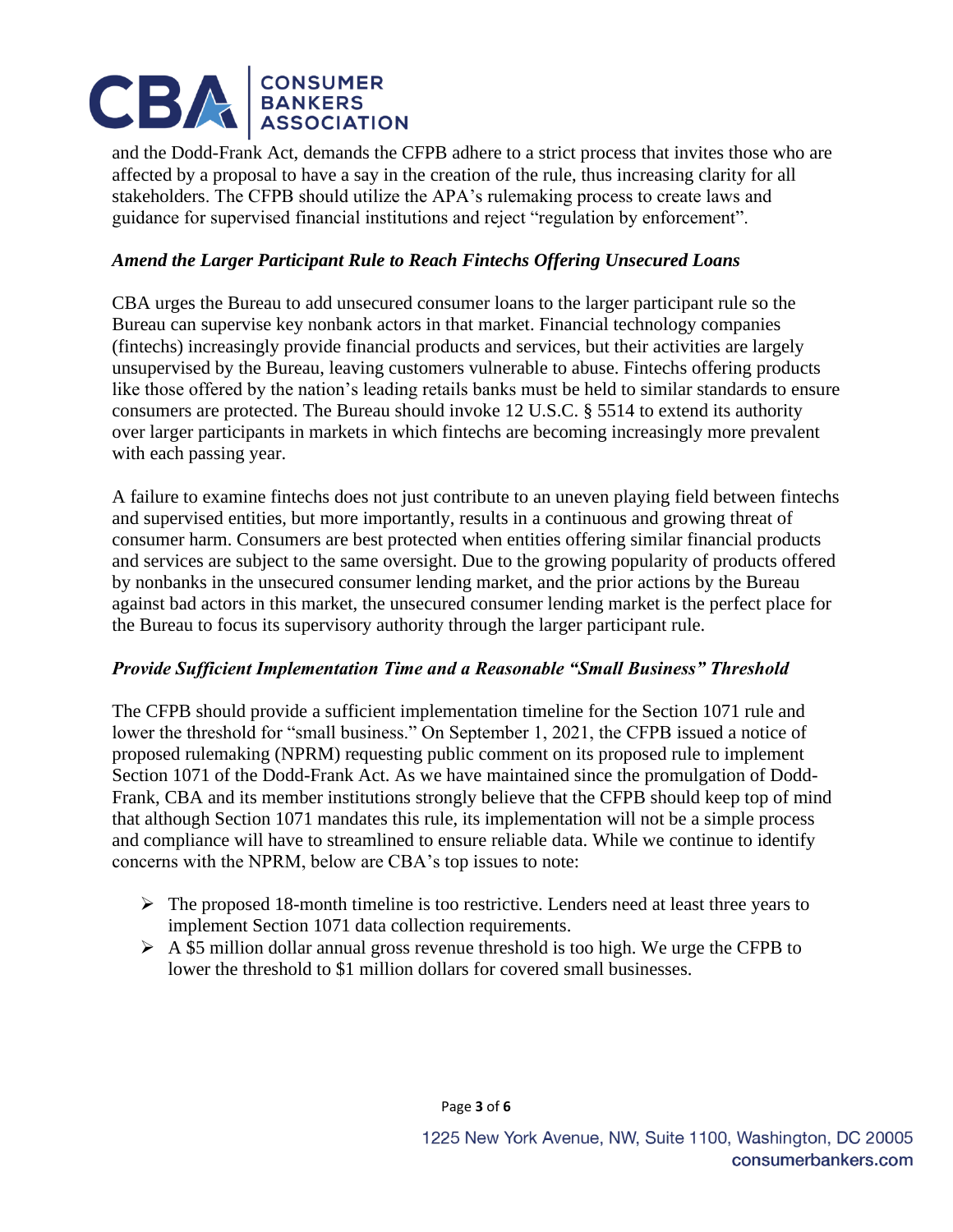# **CBA** BANKERS

The following section provides additional analysis of CBA's observations concerning the proposed Section 1071 rule.

- First, the CFPB has proposed an extremely constrictive implementation period of just 18 months. This approach rejects the two-year deadline endorsed in the Bureau's SBREFA outline and asserts that an implementation period of less than two years is preferable given the length of time since the passage of Dodd-Frank. In doing so, the CFPB inappropriately shifts the time burdens of the delayed rulemaking from itself to covered lenders. To implement an effective 1071 data collection process, lenders will need to build completely new reporting systems, requiring great time and expense. By way of comparison, the recent changes to the HMDA reporting system, which already had a strong foundation, took the CFPB over two years to implement. FinCEN's recently promulgated Beneficial Ownership Rule (or Customer Due Diligence), which is a far less complicated data collection compared to 1071, had a three-year implementation timeframe (2015-2018). Simply put, lenders will need considerably more time than proposed to get this right.
- Secondly, while we agree with a standardized revenue-based approach, a \$5 million gross annual revenue threshold is simply too high. Under the proposed rule, a business is a "covered entity" if its gross annual revenue for its preceding fiscal year is \$5 million or less. As acknowledged in the NPRM, most SBREFA small entity representatives commented a majority of their small business customers were under \$1 million in annual revenue. Companies that fall above the \$1 million threshold often offer different structures, are more sophisticated, and data collection would bleed into separate commercial banking operations with different systems, processes, and platforms, increasing the cost of collection, but offering little insight into actual small business lending. Lower the threshold to focus on entities that are truly small businesses.

# *Protect Consumers Throughout the Entire Data Access Ecosystem*

A strong 1033 rule will hold all data holders accountable for consumer data security and privacy, mandate consent and data minimization, and ensure any regulation provides flexibility for continued innovation. Section 1033 of the Dodd-Frank Act states, "subject to rules prescribed by the Bureau, a covered person shall make available to a consumer, upon request, information in the control or possession of the covered person concerning the consumer financial product or service that the consumer obtained from such covered person, including information relating to any transaction, series of transactions, or to the account including costs, charges and usage data. The information is to be made available in an electronic form usable by consumers." The current framework lacks adequate safeguards to ensure consumers' personal financial information is protected when leaving a regulated and supervised financial institution. For instance, there is no regulatory framework that establishes liability for the various data holders throughout the data access ecosystem. This uncertainty leaves consumers vulnerable to bad actors.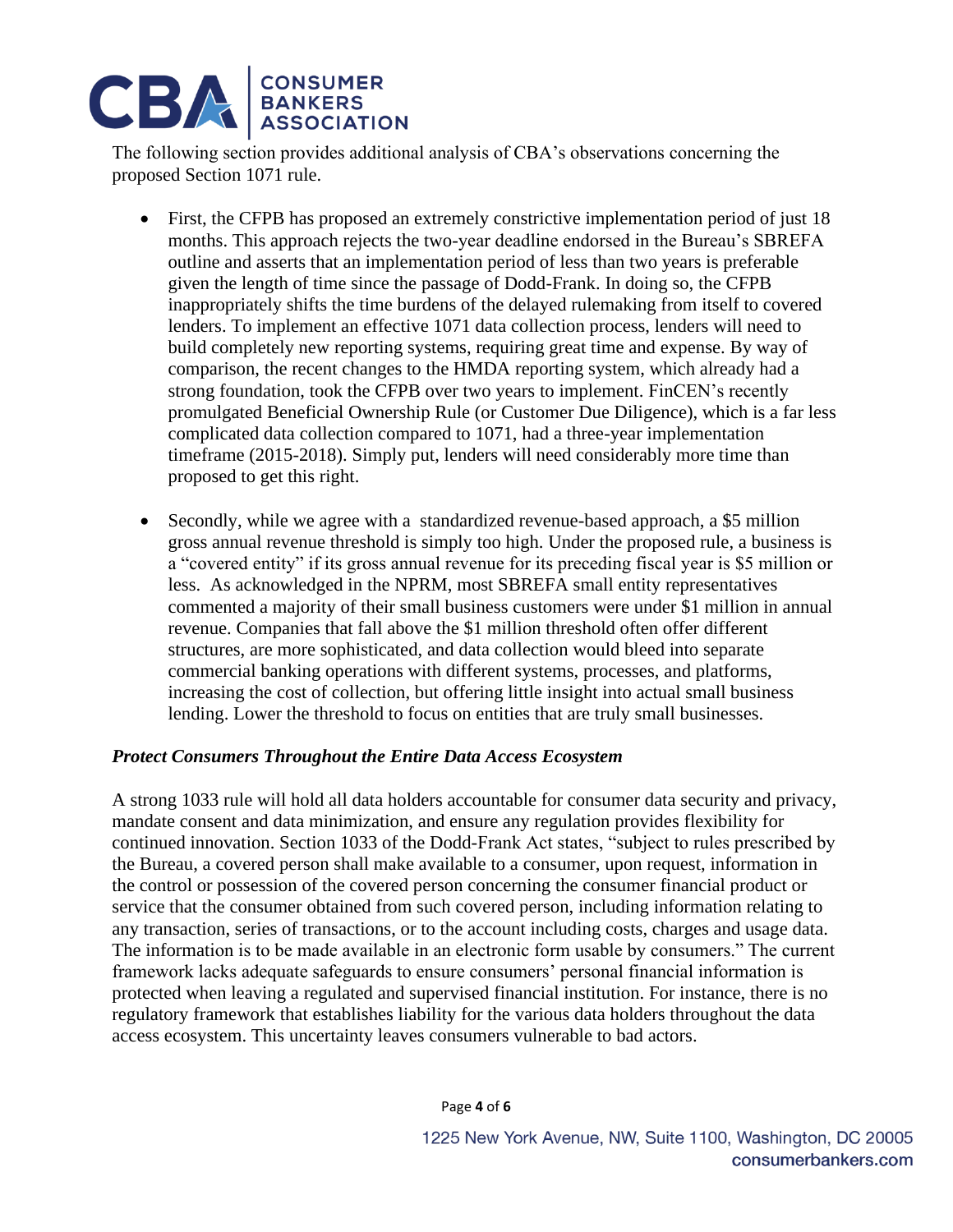

CBA urges the CFPB to prioritize the following in the proposed Section 1033 Rule:

- ➢ Provide sufficient security safeguards for consumer access to their financial data
- ➢ Make certain consumers are provided informed consent.

The following section provides additional context regarding CBA's top priorities for a Section 1033 Rule:

- Consumers should have full awareness and control over how their data is shared and used. Currently, if consumers' data is shared with a fintech, they likely have no knowledge of how their data is used beyond the intended purpose. Consumers also commonly mistake deleting a fintech app with revoking consent.As a result, fintechs have continued, unfettered access to consumer information even after the relationship has been severed. Therefore, consumers need clarity about secondary uses. The consumer should understand any potential use cases for their permissioned data and how to delete their information. In addition, a potential reauthorization requirement would prevent data aggregators from having infinite, unfettered access to consumer data. CBA urges the proposed rule mandate knowing, voluntary consumer consent through disclosures.
- The CFPB is responsible for facilitating a safe and secure data access ecosystem. Data holders and fintechs are not subject to the same data security and privacy standards as banks. This lack of regulation leaves consumer data exposed to potential bad actors. In addition, some data holders use screen scraping techniques to access consumer permissioned data. Screen scraping does not allow banks to know which data fields are being accessed or to control the flow of access to guard against potential misuse. CBA urges the CFPB to apply a GLBA or a GLBA-like data privacy and security standard to all participants in the ecosystem. Regulation is needed to balance the consumers' right to access their data with reasonable and appropriate controls.

# **Conclusion**

All consumers deserve consistent and equal protections regardless of financial institution or market participant. With new players entering the space every day, the world of financial services is constantly evolving. Many new stakeholders are not currently required to abide by the same rules as well-regulated banks the Bureau oversees. To ensure the most thorough consumer protection initiatives are upheld, the Bureau should strive to create a level playing field for all financial institutions. The CFPB has an obligation to apply consumer regulations equally across the board so Americans using a fintech or non-bank lender are assured the same protections as those using a well-regulated bank. CBA stands ready to work with Congress and the CFPB to implement suggested legislative and regulatory improvements to the Bureau, and we appreciate the opportunity to submit this statement for the record.